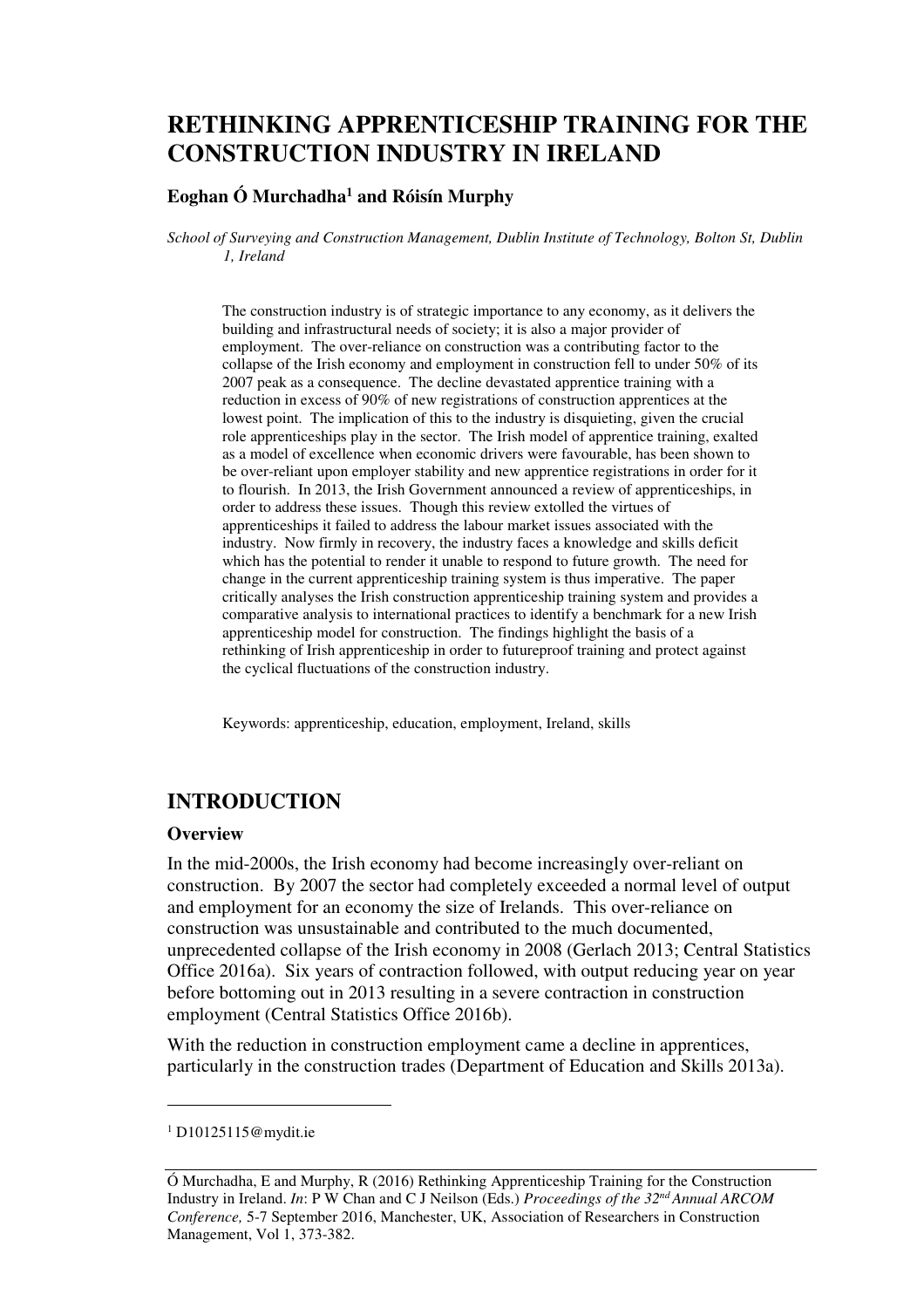Although the significance is often overlooked, apprentices do not just provide cheap labour in the form of semi-skilled operatives (Zimmermann 2002). Instead, apprenticeships supply foundational education for those who will potentially evolve into construction managers over time (Mohrenweiser and Backes‐Gellner 2010).

Though extensively analysed as a paradigm of learning, a detailed focus of apprenticeship under the stresses of an economic downturn remains undocumented. This paper sets the context of construction apprenticeship in Ireland. An overview of the current Irish construction industry, employment and apprenticeship is therefore provided. Finally, an analysis of Europe's most pervasive training model is presented followed by conclusions for the future of Ireland's apprenticeship. Ultimately, the analysis possibly raises as many questions as it answers, however its importance to the industry warrants careful consideration and debate in this regard.

### **Research Methodology**

As Biesta and Burbules (2004) point out, educational policymakers "want knowledge that can inform their actions and activities" and that they "seek knowledge that can support and guide their decision making".

The research presented is based on documentary analysis of available publications from key stakeholders including industry, government departments and education providers as well as national statistical data. The work forms part of an ongoing PhD thesis thus does not purport to be conclusive, but more so serves to provoke a deeper investigation to a crucial component of construction labour market analysis.

## **CONSTRUCTION INDUSTRY IN IRELAND**

### **Economic growth and construction employment**

The construction industry is vital for economic growth as it delivers the building and infrastructural needs of the rest of the economy and society. In Ireland, the importance of the construction industry to the national economy cannot be overstated, due in no small part to it being a major provider of employment and "a key generator of wealth" (Forfás 2013: v). Consequently, this symbiotic relationship between the macro economy and construction industry, proved detrimental to both in the context of the recent economic downturn.

Figure 1 details the reduction in construction output and the corresponding reduction in construction employment. A direct correlation between the two is clearly evident.

Despite the fact that economic cycles are expected, the severity of the shock was unprecedented and the industry was unprepared. In particular, the resultant reduction in new apprentices was unanticipated (Department of Education and Skills 2013a). This is conceivably attributable to the fact that the training model had been operating with overwhelming success since its inception (Steedman 2010) and further, that this was the first collapse of the Irish construction industry in living memory.

### **Trends in apprenticeship registrations**

A successful apprenticeship system relies upon a steady supply of new apprentices annually. Prior to recession, new registrations were constantly in excess of 8,000 individuals annually. At the time of impact of the recession, there was circa 30,000 apprentices across 26 trades in Ireland, grouped by industrial category: construction, electrical, engineering, motor and printing.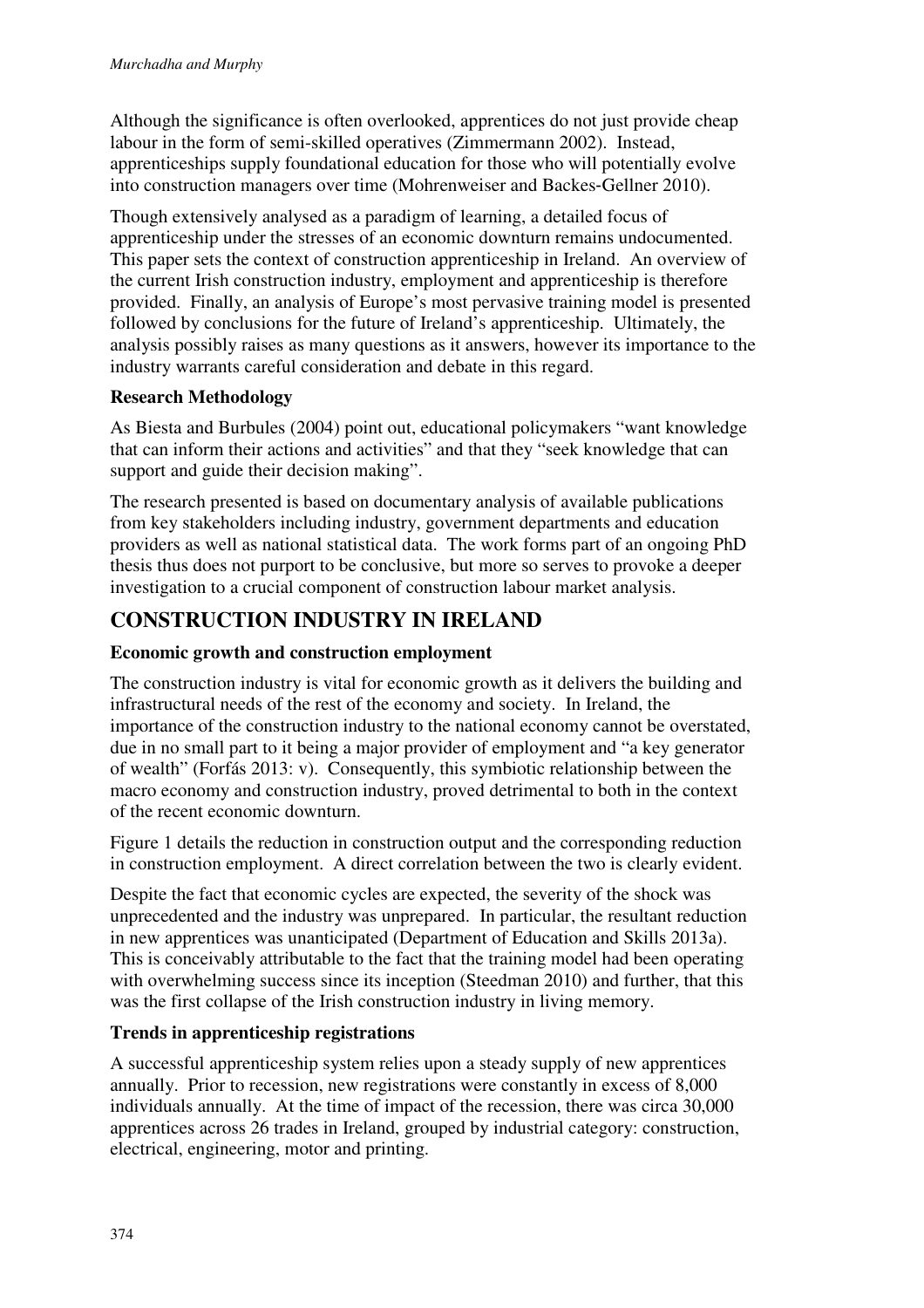

Figure 1: Change in construction employment in relation to construction output (Data: Dept. of Environment, Heritage and Local Government, Central Statistics Office)

Figure 2 shows the catastrophic effect to apprentice registrations. A decline of 82 % is seen at the lowest level (2010). When focusing solely on construction trades, the reduction is of the order of 93 % at its lowest (2012).



Figure 2: Change in annual registrations of new apprentices (Data: FÁS, SOLAS)

A further indicator of the severity of the collapse upon apprenticeships was the increase in the number of unemployed apprentices. The total number of unemployed apprentices increased to more than 20 times its level in only three years (Figure 3). So extreme was this change, that in 2010, there were more unemployed than employed apprentices in Ireland (SOLAS 2015a).



Figure 3: Change in the number of redundant apprentices (Data: FÁS, SOLAS)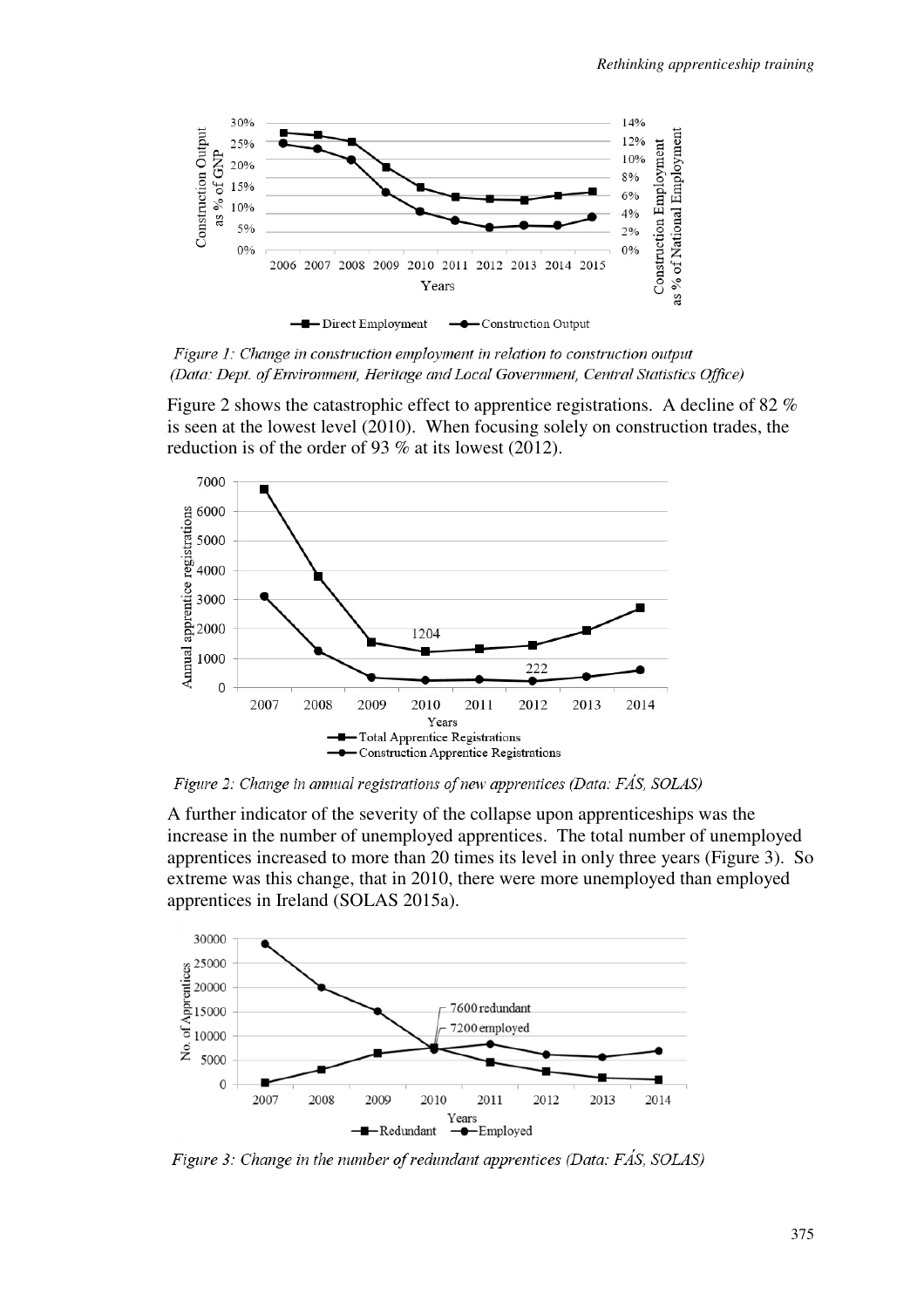Following arduous years of depression, the Irish construction industry is in a recovery phase with recording growth of 7.8% in Q4 2015 (Central Statistics Office 2016c). Recently there has been a modest increase in apprenticeship registrations (SOLAS 2015a). However, this increase is unlikely to meet medium term demand given the rate of economic growth. Now, more than ever, a lasting system of apprenticeship is required to ensure stability over the economic cycle.

## **APPRENTICESHIP IN CONTEXT**

### **Apprenticeship as a paradigm of learning**

There is no single authoritative definition for what constitutes 'apprenticeship'. For the purposes of this research, the definition provided by the International Labour Organization is used, stating that:

apprenticeship means any system by which an employer undertakes…to employ a young person and to train him…for a trade for a period…in the course of which the apprentice is bound to work in the employer's service (Steedman 2012: 2).

It is this ideal, that an apprenticeship is a contract between an employer and employee, which is important. It raises the topical issue that "not all instances of training on a job are apprenticeships" (Richard 2012). Principally, an apprenticeship is experiential in nature, specifically, that the apprentice must learn in the workplace (Rauner *et al*., 2012). This mode of learning implies a 'duality' of importance between college and workplace as learning environments, hence the term 'dual based apprenticeship' (Muhlemann, Wolter and Wuest 2009).

#### **Apprenticeships in Ireland**

In Ireland, apprenticeships have always been 'demand led' meaning that the number of apprenticeships offered depends on employers offering places based on their own requirements (Steedman 2007: 5). Traditionally, apprentices trained under a 'time served' model, whereby apprentices were required to 'serve' as an apprentice for a pre-determined amount of time. This system was limited in that there was a lack of standards applied; despite successive Irish governments attempting to address the issue through legislation and the formation of national training authorities (O'Connor and Harvey 2001).

In 1991, following a major review of manpower in Ireland, the then newly established training authority FÁS, introduced a new 'Standards Based' Apprenticeship framework aimed at replacing the emphasis on time served with common standards (O'Connor 2003). Immediately, the new apprenticeship model thrived. To a large extent, this success was enabled by a period of economic growth, which concealed the fact that the new model was overly dependent upon employer engagement.

#### **Government review of apprenticeship**

In 2013, a review of the Irish apprenticeship system was announced by the Irish Government (Department of Education and Skills 2013b). By which time the Irish economy had been in recession for nearly five years. It is therefore not unreasonable to suggest that this review was overdue.

A potentially contentious issue raised by the review relates to the purpose of apprenticeship socio-economically. In positing the need for apprenticeship, this report states that: "by 2020, while all jobs will require higher levels of skill, 50% of them will need medium level skills and 15% will require low level skills...[and]…even in a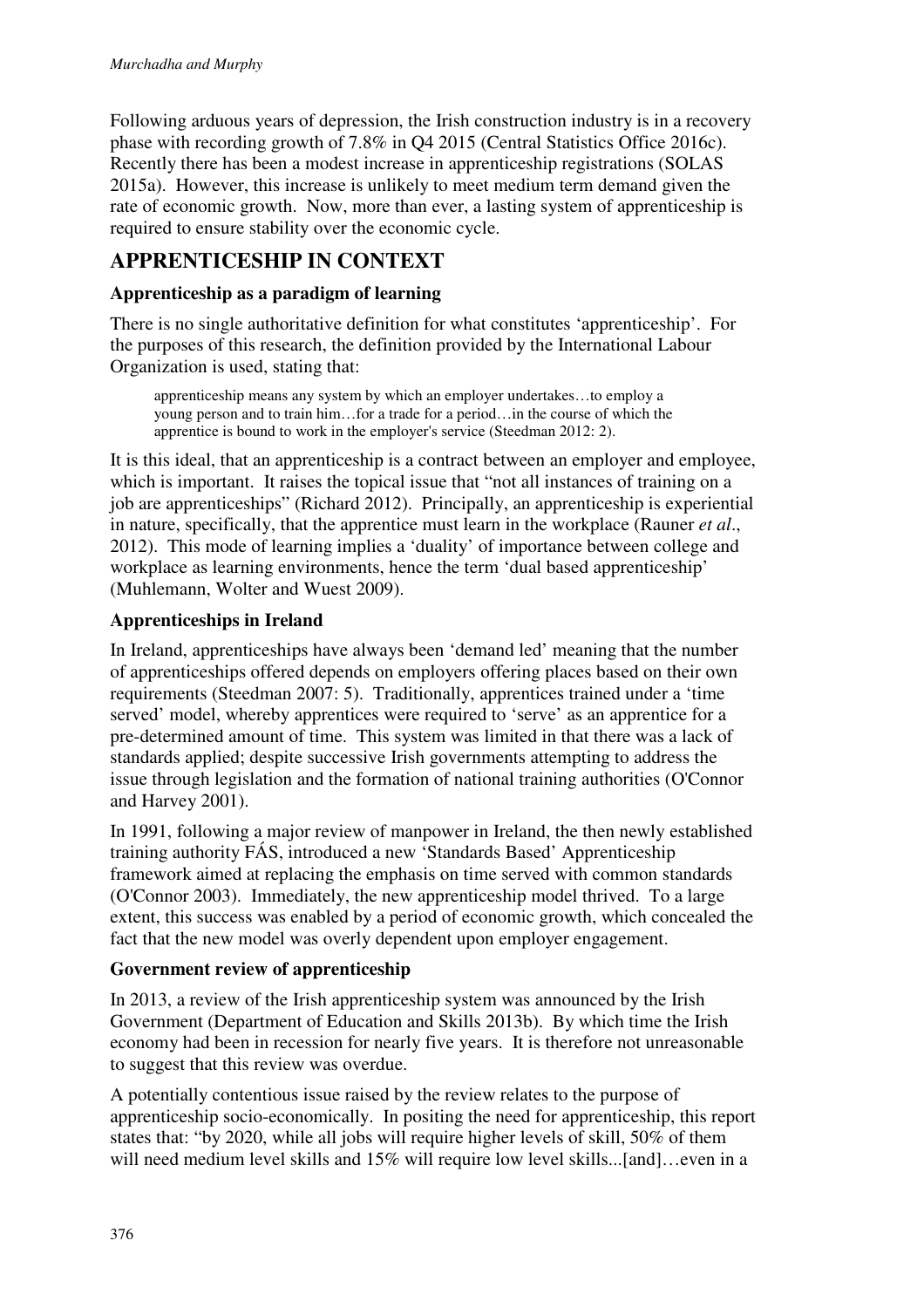high tech world some two-thirds of all jobs will be in the mid to low skills range. (Department of Education and Skills 2013c).

To determine that apprenticeship as a paradigm of learning is suitable only for the delivery of low to mid-level skills is not constructive. This stance does not aid apprenticeship in the difficult battle against academic snobbery when there is a need to enhance the public perception of apprenticeship (Lee 2012).

In this regard, the Irish review of apprenticeship could have taken the lead from its contemporary review in the UK. The Richard review states that "we must ensure that apprenticeships are well regarded. Apprenticeships cannot be the collateral partner amongst our learning pathways. It is inappropriate for it to be viewed as a lowerstatus alternative" (Richard 2012).

#### **A Qualitative concern for the future of apprenticeship**

Whilst this paper presents for the most part quantitative issues regarding apprenticeship, there are concerns of a qualitative nature going forward.

The culmination of the apprenticeship review was a call for the proposal of new apprenticeships by enterprise (Department of Education and Skills 2014). Whilst this is in essence a positive move to expand the utilisation of experiential learning as a method of training, there is a fundamental concern.

The Standards Based Apprenticeship (SBA) model demanded a form of legislative homogeneity in terms of key common standards such as duration, examination, certification etc. (SOLAS 2015b).

Although the SBA is the only extant apprenticeship model in Ireland, theoretically, the expansion of apprenticeship may allow for alternative training standards and therefore a lack of conformation of the key common standards mentioned above. Thus, the future of apprenticeship is open to possible deregulation and a potential diminishment of common standards which have upheld the core value of Irish apprenticeship.

### **CONSEQUENCES FOR THE INDUSTRY**

#### **Future skills shortage**

As stated, a negative implication for the construction sector, which a serious reduction in apprentice numbers brings, is one of a future skills shortage. In the UK, a report prepared by the Work Foundation describes how skills shortages exist more than a generation after recommendations were made to invest in labour market skills (Wright, Brinkley and Clayton 2010).

More recently, a survey of its members by the Chartered Institute of Building revealed that 82 % of respondents felt there is a serious skills shortage in today's UK construction industry (Chartered Institute of Building 2013).

The issue is also evident in the Irish construction industry, less than a decade after the economic downturn began. The severity of the situation has been noted by SOLAS, who have indicated that "the availability of qualified tradespersons may become an issue as the recovery in the labour market continues" (Skills and Labour Market Research Unit 2015). Even before this becomes a long term issue, in the short term, the skills shortage in Ireland is being fed by a need for skills in other countries, which has seen Irish apprentices and tradespeople emigrate (Skills and Labour Market Research Unit 2008). Between 2005 and 2013, Irish emigration trebled from 30,000 to 90,000 annually (Central Statistics Office 2016d).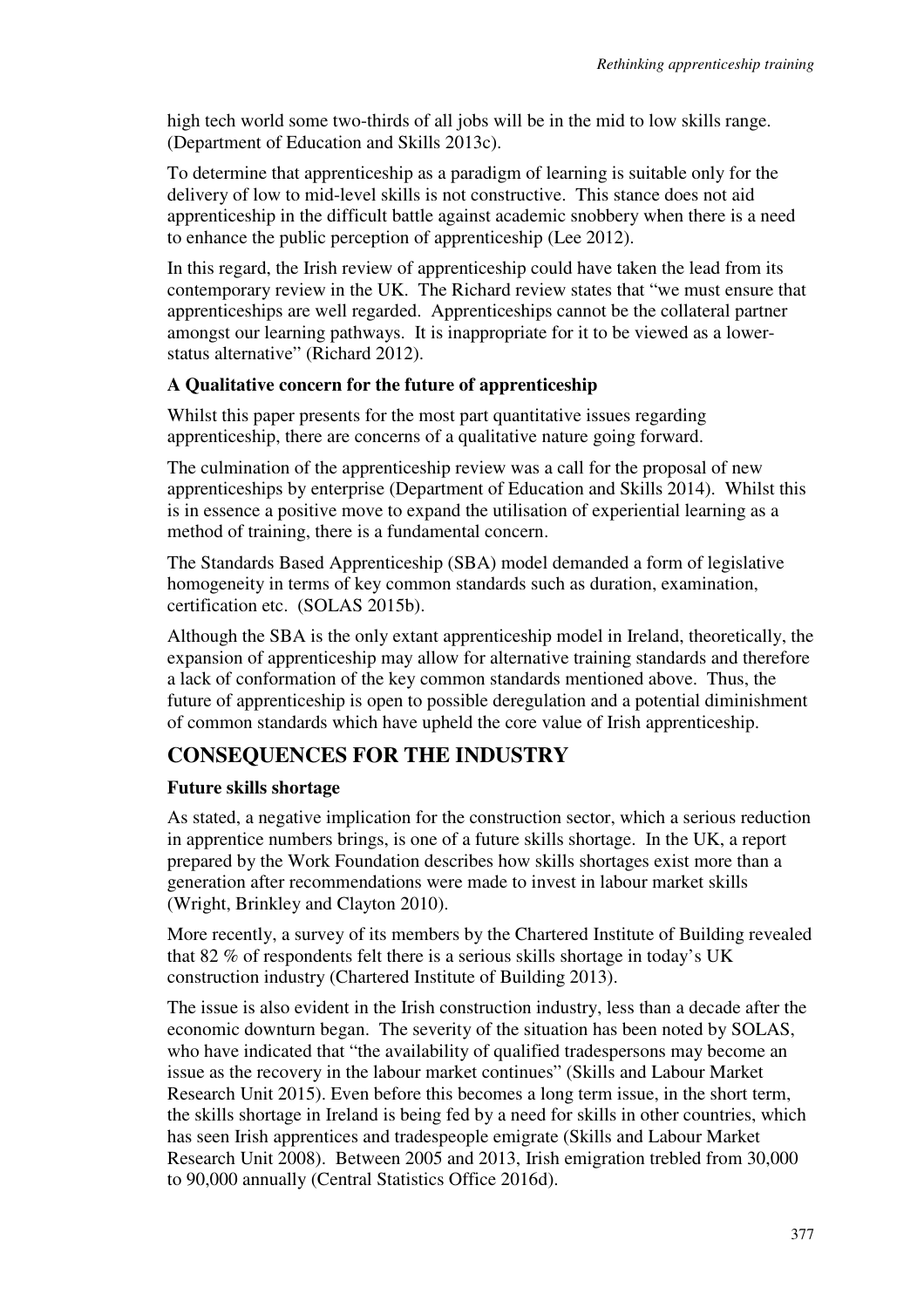### **Future management shortage**

In addition to the issues associated with a skills deficit, there is another, potentially more serious implication for the construction industry brought about by a lack of apprentices, namely, the threat to future management skills.

Apprenticeships supply the industry with a chain of craftspeople that perform an essential role within the hierarchical structure of the industry (O'Connor and Harvey 2001). Historically, these individuals, through their applied skills and experiential knowledge of the industry, evolve into construction managers over time (Skills and Labour Market Research Unit 2008).

When considering the principle members of a construction project team (Figure 4), only one member follows a vocational route to management – the construction manager. Traditionally, this individual has followed a route of experiential learning, often beginning with apprenticeship (Mohrenweiser and Backes‐Gellner 2010). This is vital, as it delivers a pragmatic understanding of construction which is not readily replicated by other members of the project team. Though the other team members, also play crucial roles in their own right, they have followed paths through tertiary education which were not aimed at qualifying them as site managers.



Figure 4: Vocational route to management of the construction manager

It should be noted that many of Irelands Institutes of Technology now offer degree programmes in Construction Management. However, it remains to be documented as to whether this is an acceptable alternative to the alternative vocational route in terms of the quality of managers it produces.

#### **A need for change**

Given the reduction in apprentice numbers, there is evidently a need for change to avoid a future skills and management shortage in the construction sector going forward. Such a shortage has already been evidenced within other parts of the construction labour market, including the quantity surveyor profession (Murphy and Walsh 2014) and is likely to occur elsewhere also.

There are many elements to consider. Firstly, numerous stakeholders are involved. Many successful European arrangements are "social partnerships between the State, employers, trades unions, and education and training providers" (Fuller and Unwin 2008). By engaging with social partners in this way, apprenticeships in theory, are aimed at "meeting the needs of the changing economy" (Richard 2012).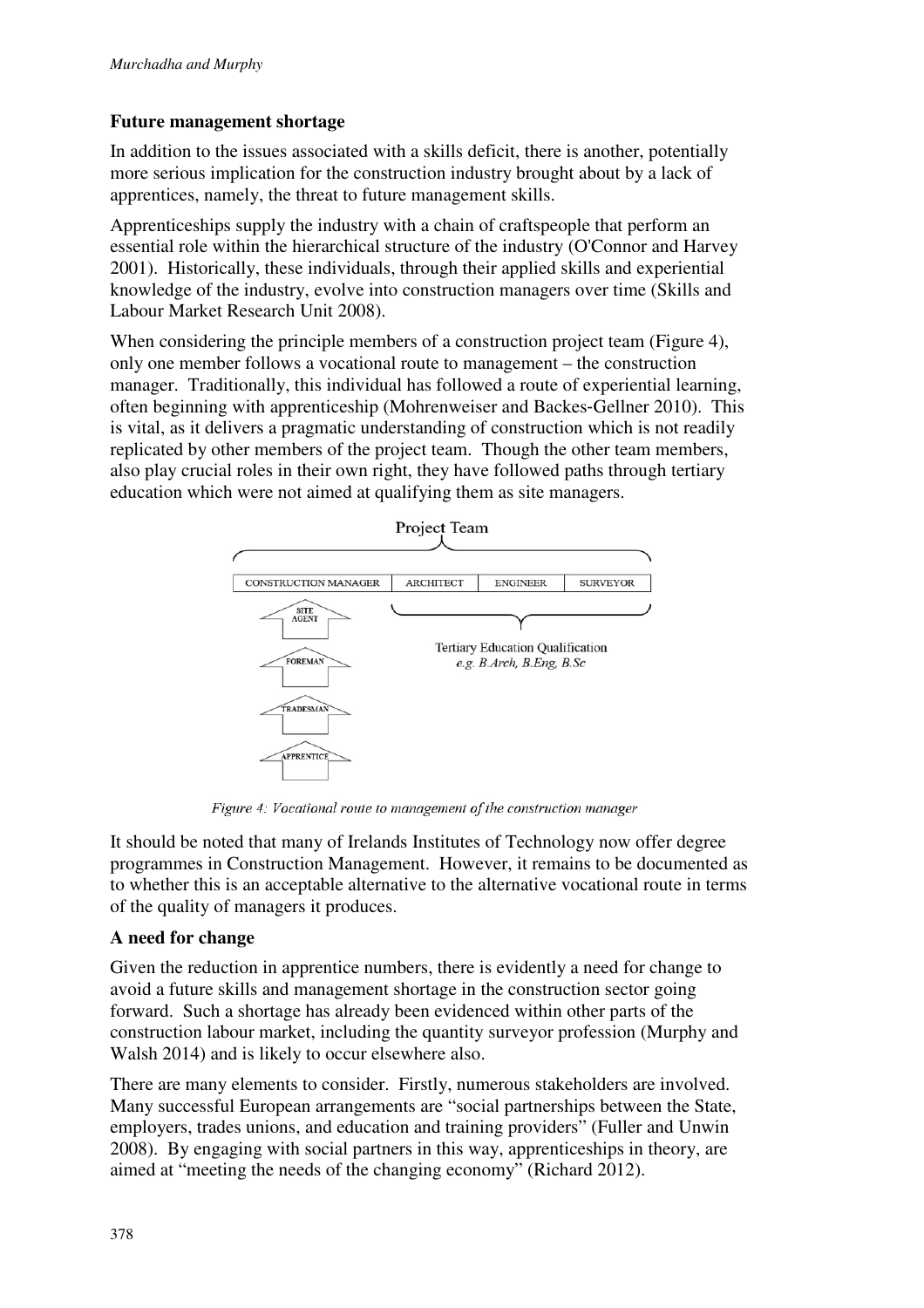Herein lies a fundamental issue – the economy is constantly changing with numerous facets affecting output. Apprenticeships therefore, are no longer homogenous as can be seen from the varied programmes of training internationally and the need to equip society with the skills required by the current and future economies (CEDEFOP 2009).

It could be posited that the ideal apprenticeship structure should be flexible enough to cope with the cyclical nature of the sector. Assuming this as an essential quality, research would almost certainly lead to the German apprenticeship system as an exemplar (Gibbons-Wood and Lange 2000; Wyman and Gedge 2015).

However, the supposition that the German training model could be simply transposed to another nation is illogical. While the German model is meritorious, there are many significant differences, not least of all, that vocational training begins in second level school in Germany (Deissinger 2004) and it does not in Ireland for example. Thus it is an issue which is not easily replicable by another country without major educational reform.

In addition, recent investigations of German VET shown that they too have problems as "an increasing number of German youth are unable to access Germany's much lauded vocational training system" (Kohlrausch 2014). This may be due to the myriad transformations of a "political, policy and institutional" nature, which the German labour market has undergone in recent years (Brady, Biegert and Vitols 2015).

One strategy introduced by the German government is the 'transition system', aimed at easing the shift for many young people from school to training, due to the fact that increasing numbers of youths fail to successfully make the traditional transition (Kohlrausch 2014). Yet this measure has not had the intended success of Government. Owing to the differences in qualification levels of second level, the system has made "access to vocational training...more stratified" (Kohlrausch 2012). This has led the OECD to conclude that "the transition system…suffers from undue fragmentation and an absence of transparency" and that "too few…participants make a successful transition into the regular VET system" (Hoeckel and Schwartz 2010).

Clearly then, there are issues even with the world's most ubiquitous model of excellence.

## **IMPLEMENTATION**

The Irish apprenticeship system needs to be cognisant of all of the aforementioned information, both positive and negative. Owing to the fact that the existing standard of training is amongst the highest standard on offer (Steedman 2010), the answer would not appear to be an attempt to simulate a central European framework. However, determining a model of training is not the only issue to be addressed. Another is the method of implementation of an alternative model. In this regard, Ireland is lucky in that it has a well-established method of social partnership for apprenticeship which Government has promise to preserve going forward (Department of Education and Skills 2014).

Nevertheless, issues surrounding the use of the National Training Fund (NTF), previously the Apprenticeship Levy, remain for the most part unexplored. An investigation should be undertaken as to whether an augmented NTF could be used as a method of addressing apprenticeship engagement by employers during economic downturns. The viability of combining social welfare support with emergency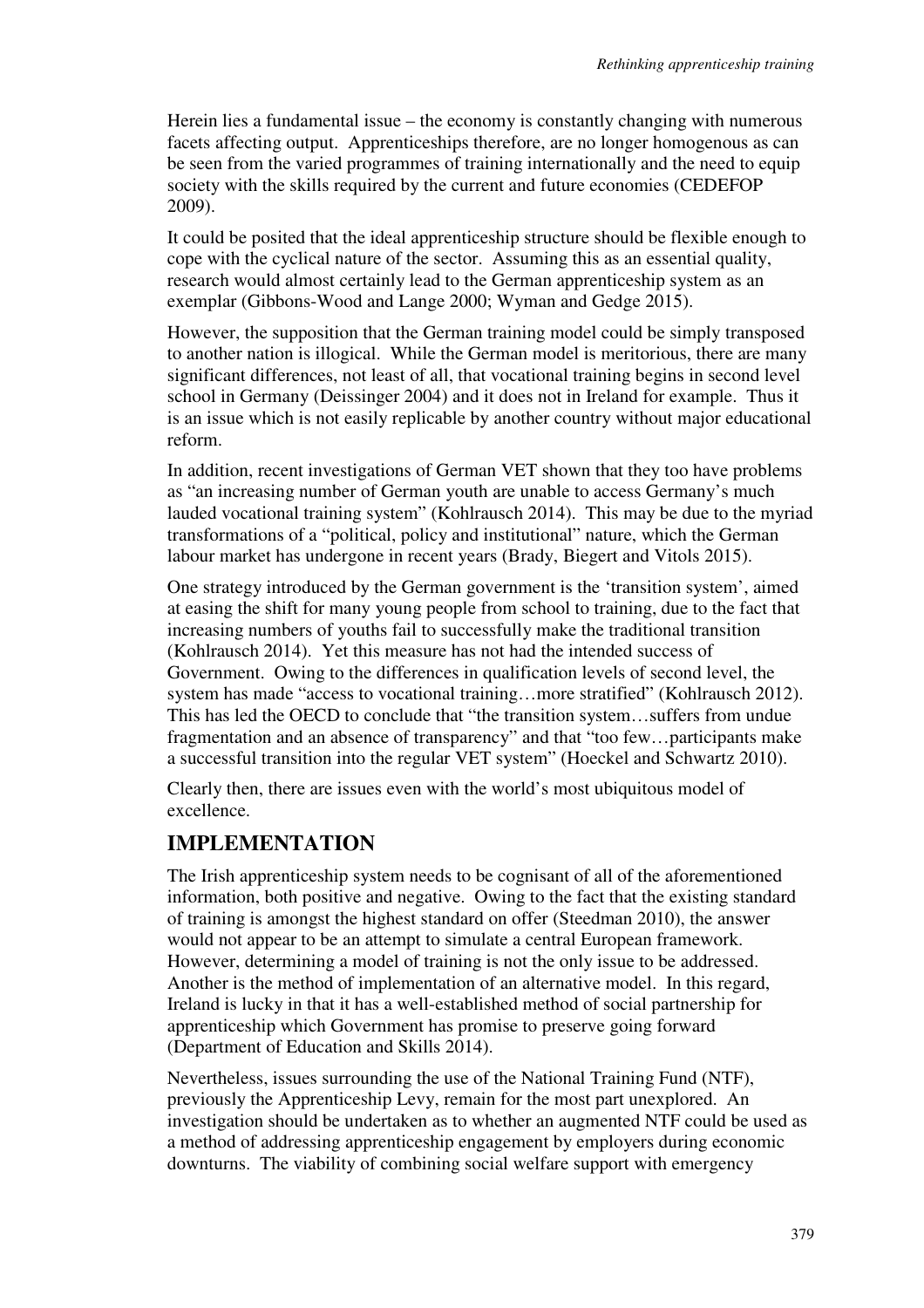funding from the NTF should at least be probed by government as a means to bolster apprenticeship levels during periods of recession.

## **CONCLUSIONS**

The Irish apprenticeship model is misinterpreted as being ineffective when in reality the primary failing lies with an over reliance on employer engagement. Addressing this requires legislative change in order to build in protection against cyclical elasticity. Another significant and ongoing issue is that of the value of apprenticeship socially and culturally. This must be addressed in order for the Government's plan for the expansion of apprenticeship, as a paradigm of education, to be successful.

The examination of the current German apprenticeship system shows that vocational education is valued there. It would appear that this is the best way for apprenticeship to flourish; it must be socially accepted as a credible educational method. This would require a major cultural shift in Ireland due to a cultural lack of value in VET.

The solution would appear not to be to attempt an emulation of the German system but rather to encourage the adoption of a Germanic type appreciation of vocational education. Apprenticeship must be valued, just as it is in Germany. Furthermore, as there are many stakeholders to apprenticeship, the government cannot afford to be partisan. To do so would be irresponsible and potentially perilous in terms of future skills. The future success of apprenticeship will depend upon all parties collaborating.

Ireland's educational leaders therefore stand at an extremely important juncture in the history of apprenticeship. The status quo cannot be allowed to remain. Now is the time to tackle the social inequality of education stratification and to rethink the concept of apprenticeship. Through collaboration, there is an opportunity to design a modern model of excellence for the delivery of apprenticeship training, flexible enough to minimise the risks of future cyclical shocks, thereby improving the labour market for the betterment of society and ensuring the ability to meet future skills needs.

## **REFERENCES**

- Biesta, G J J and Burbules, N C (2003) *Pragmatism and Educational Research*. Oxford: Rowman and Littlefield Publishers Inc.
- Brady, D, Biegert, T, and Vitols, S (2015) Continuity and change in the German labour market. *In*: T Dolphin (Ed.) *Technology, Globalisation and the Future of Work in Europe*. London: Institute for Public Policy Research.
- CEDEFOP (2009) *Future skill supply in Europe Medium term forecast up to 2020: Synthesis report*. Luxembourg: Office for Official Publications of the European Communities.
- Central Statistics Office (2016a) *Gross Domestic Product and Gross National Product at 2013 by State, Quarter and Statistic* Available from http://www.cso.ie/px/pxeirestat/statire/SelectVarVal/Define.asp?Maintable=NQQ26& PLanguage=0
- Central Statistics Office (2016b) *Person aged 15 years and over in Employment by Sex, NACE Rev 2 Economic Sector, Quarter and Statistic* Available from http://www.cso.ie/px/pxeirestat/statire/SelectVarVal/Define.asp?Maintable=QNQ03& PLanguage=0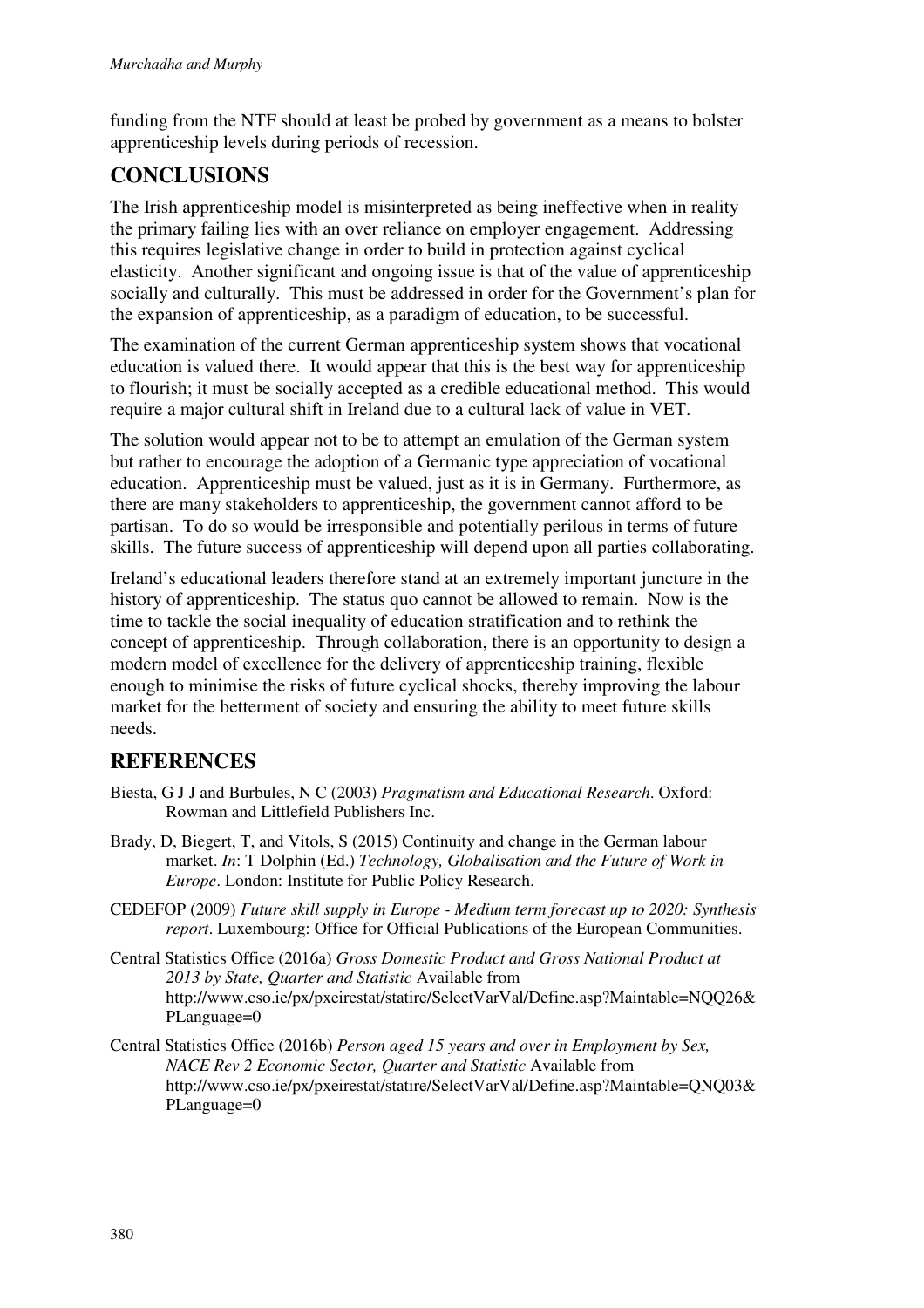Central Statistics Office (2016c) *Production in Building and Construction Index* Available from

http://www.cso.ie/px/pxeirestat/statire/SelectVarVal/Define.asp?Maintable=BEQ03& PLanguage=0]

- Central Statistics Office (2016d) *Estimated Migration (Persons in April) by Country, Sex, Origin or Destination and Year*. Available from http://www.cso.ie/px/pxeirestat/statire/SelectVarVal/Define.asp?Maintable=PEA18& PLanguage=0
- Chartered Institute of Building (2013) *A Report Exploring Skills in the UK Construction Industry.* Ascot: Chartered Institute of Building.
- Davis Langdon (2013) *Ireland Annual Review 2013*. Dublin: Davis Langdon.
- Deissinger, T (2004) Apprenticeship Cultures a comparative view. *In*: S Roodhouse and D Hemsworth (Eds.) *Apprenticeship: An Historical Re-invention for a Post Industrial World,* 21-22 January 2004, Russell Hotel, London. University Vocational Awards Council.
- Department of Education and Skills (2013a) *Apprenticeship Review Background Issues Paper*. Dublin: The Stationery Office.
- Department of Education and Skills (2013b) *Minister Quinn announces Review Group to develop a modern apprenticeship system*. Available from http://www.education.ie/en/Press-Events/Press-Releases/2013-Press-Releases/PR13- 05-19.html
- Department of Education and Skills (2013c) *Review of Apprenticeship Training in Ireland*. Available from http://education.ie/en/Publications/Policy-Reports/Review-of-Apprenticeship-Training-in-Ireland.pdf
- Department of Education and Skills (2014) *Apprenticeship Implementation Plan*. Dublin: The Stationery Office.
- Forfás (2013) *Ireland's Construction Sector: Outlook and Strategic Plan to 2015*. Dublin: Forfás.
- Fuller, A and Unwin, L (2008) *Towards Expansive Apprenticeships: A Commentary By The Teaching And Learning Research Programme*. London: University of London.
- Gerlach, S (2013) *Ireland: From Crisis to Recovery. In: IV Berlin Lecture*, 14 January 2013, Deutsche Bank, Berlin, Humboldt University.
- Gibbons-Wood, D and Lange, T (2000) Developing core skills lessons from Germany and Sweden. *Education and Training*, **42**(1), 24-32.
- Hoeckel, K and Schwartz, R (2010) *Learning for Jobs: OECD Reviews of Vocational Education and Training - Germany*. Paris: OECD.
- Kohlrausch, B (2012) *Youth Unemployment in Germany: Skill Biased Patterns of Labour Market Integration*. Berlin: Friedrich Ebert Stiftung.
- Kohlrausch, B (2014) Apprenticeships for everyone? An assessment of Germany's transition system. *In*: G Randolph (Ed.) *Overcoming the Youth Crisis: Strategies from Around the Globe*. Washington: JustJobs Network.
- Lee, D (2012) Apprenticeships in England: An overview of current issues. *Higher Education, Skills and Work based Learning*, **2**(3), 225-239.
- Mohrenweiser, J and Backes‐Gellner, U (2010) Apprenticeship training: for investment or substitution? *International Journal of Manpower*, **31**(5), 545-562.